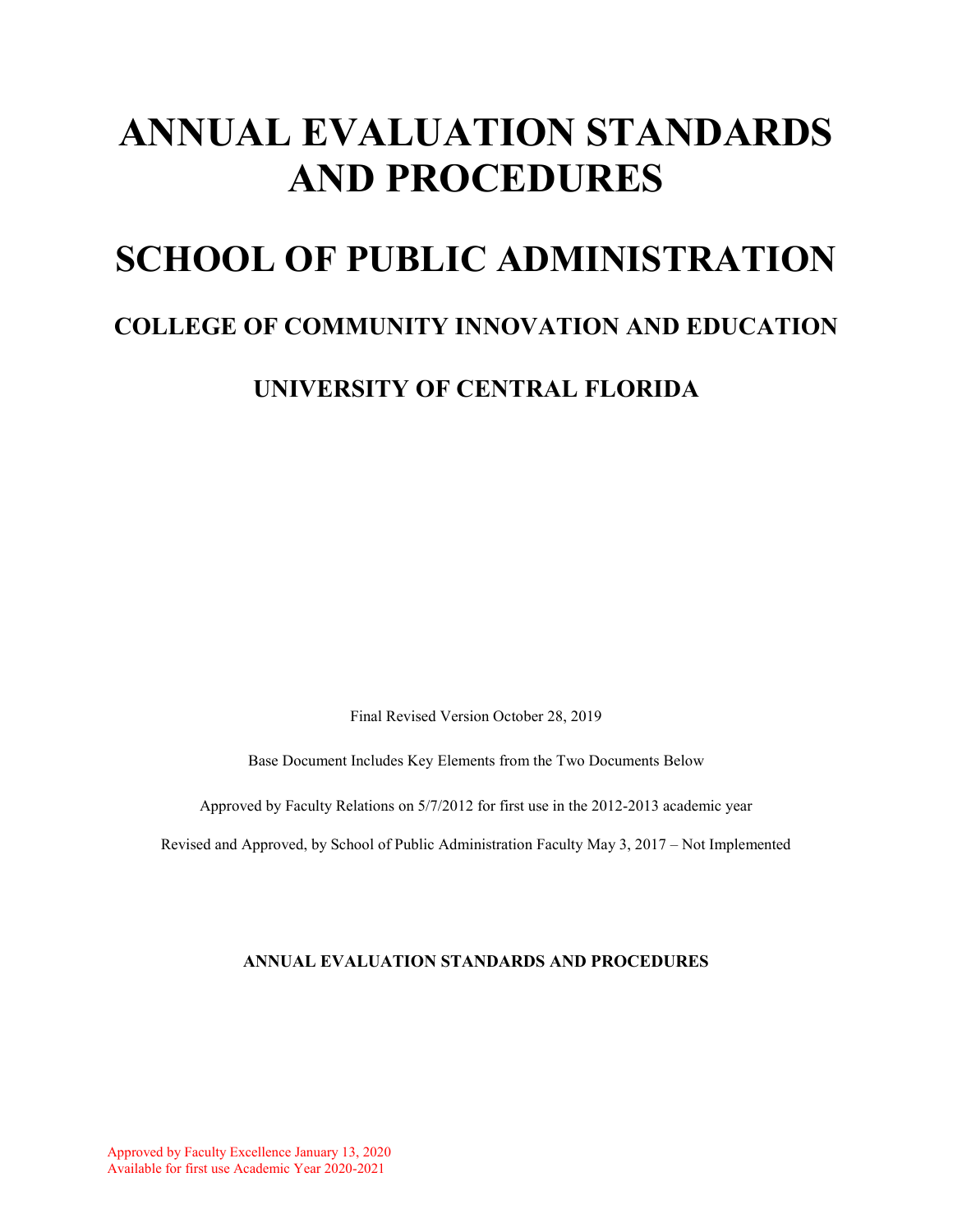#### **SCHOOL OF PUBLIC ADMINISTRATION**

### **I. Introduction**

### *a. Purpose*

The purpose of this Annual Evaluation Standards and Procedures (AESP) is to provide guidelines, standards, and procedures to evaluate the annual performance of the School of Public Administration faculty, including tenured professors, tenure earning professors, lecturers, and instructors. The separate tenure and/or promotion evaluation will be based on guidelines, criteria, and procedures specified in the most current UCF Regulations and UCF BOT-UFF Collective Bargaining Agreement.

### *b. General Guidelines*

The School Director meets regularly with faculty each year to establish goals and expectations, set assignment of duties for the upcoming academic year. The teaching load and a tentative teaching assignment for the School faculty will be established during annual review meetings (usually in May/June) for the following academic year and will be shared electronically. In addition, school/college/university service or committee assignments will be confirmed. The percentage (weighted) allocation for each category of teaching, research, and service should be established at this time. The School Director should include specific comments about performance and accomplishments during the annual review meeting, and when the annual evaluation is conducted comments about performance and accomplishments are to be placed in the general comments space of the evaluation form. Per the Collective Bargaining Agreement (CBA), the School Director shall communicate to the faculty member for his or her finalized assignment of duties no later than six (6) weeks in advance of the starting date for fall semester.

The Director maintains flexibility, based on the SPA policies and guidelines in the preparation of annual assignment for next academic year, in assigning weights to teaching, research, service, and other assignments. Documentation of activities (e.g., in the form of copies of letters of acceptance for journal articles, papers presented at professional meetings, committee assignments, and the faculty member's attendance record, or special contributions to committee assignments, etc.) will be attached to the annual report.

The School is multi-disciplinary and the evaluation of faculty will be based on disciplinespecific information that is appropriate to teaching, research, and service. Aligned with UCF's strong commitment to interdisciplinary activities, the School welcomes interdisciplinary work equally with work situated in disciplinary cores, including work that crosses from the natural sciences into the social sciences and humanities and/or transcends the home unit. Interdisciplinary activities may include, among others, participation within or engagement with the interdisciplinary faculty research clusters at UCF, participation within or engagement with interdisciplinary centers at UCF, or co-advising students from another departments. When conducing the evaluation, the Director will consider the variety of interdisciplinary activities from all faculty members.

Service and leadership at the level of the school, the college, the university, and the profession are expected from all faculty members of the School.

### *c. Relationship between Annual Evaluations andTenure/Promotion*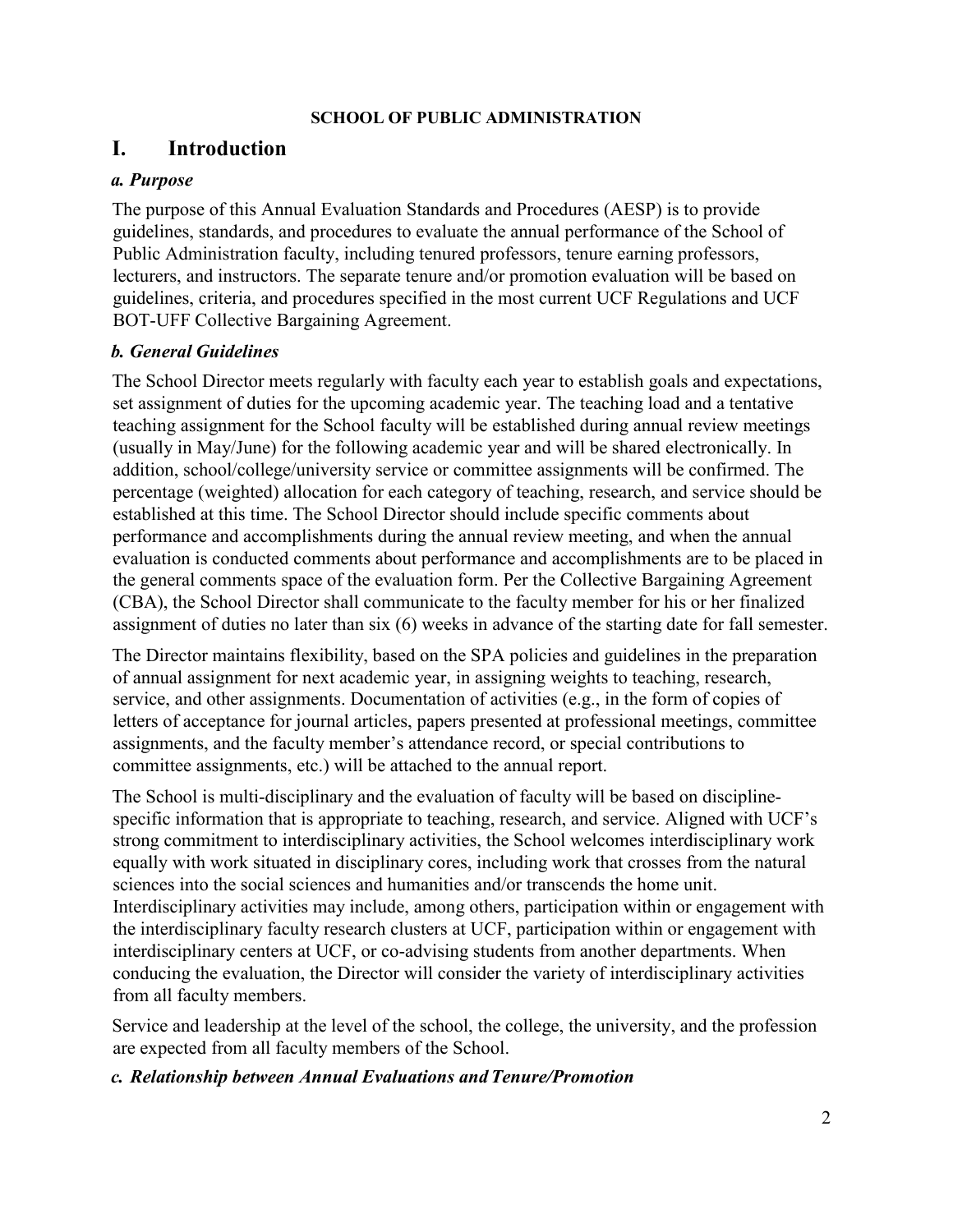The results of a faculty member's annual evaluations in the School of Public Administration represent just one of numerous components that are examined in the college and university tenure and/or promotion processes. Therefore, it should not be construed that achieving a satisfactory or above rating in any or all annual evaluations will automatically result in a positive tenure or promotion decision. The same is true for evaluation of promotion to the rank of professor.

### *d. Modifications to the Annual Evaluation Standards and Procedures(AESP)*

The AESP may require periodic changes as a result of changes in the CBA, faculty governance, changes in school and college missions and goals, and accreditation standards. The CBA dictates policies and procedures to follow regarding changing the AESP.

### *e.Implementation*

The revised AESP are effective for the evaluation process beginning in the next academic year after approval by all university levels.

### **Evaluation of Overall Performance**

Each faculty member will be given an overall performance assessment based on the ratings earned in teaching, research, and service activities. The overall rating will be determined using the percentages assigned to each activity. The overall rating cannot be outstanding if a faculty member receives below satisfactory in any activities evaluated. The overall evaluation rating and the rating for each of the three areas of professional activity will be based on the scale in Table 1 below.

It is important that all forms of scholarly production are considered (such as white papers, research reports, and grey literature). It is also important to ensure that individuals receive full credit for their contributions to interdisciplinary and/or collaborative scholarly projects.

| <b>Evaluation</b>  | Rating | <b>Overall Rating</b> |
|--------------------|--------|-----------------------|
| Outstanding        | 4.0    | $3.6 - 4.0$           |
| Above Satisfactory | 3.5    | $3.1 - 3.59$          |
| Satisfactory       | 3.0    | $2.60 - 3.00$         |
| Conditional        | 2.50   | $2.1 - 2.59$          |
| Unsatisfactory     | 2.00   | $0.0 - 2.00$          |

### **Table 1: Evaluation Scale**

The overall rating is a weighted average of the points earned across teaching, research, and service activities (and other activities, if applicable). A faculty member's FTEs in the assignment of duties form determine the weighting of each ranking. For example, the overall evaluation rating for a faculty member with above satisfactory in teaching, outstanding in research and outstanding in service, would be calculated as follows: .40 (3.50) + .50 (4.00) + .10  $(4.00) = 3.80.$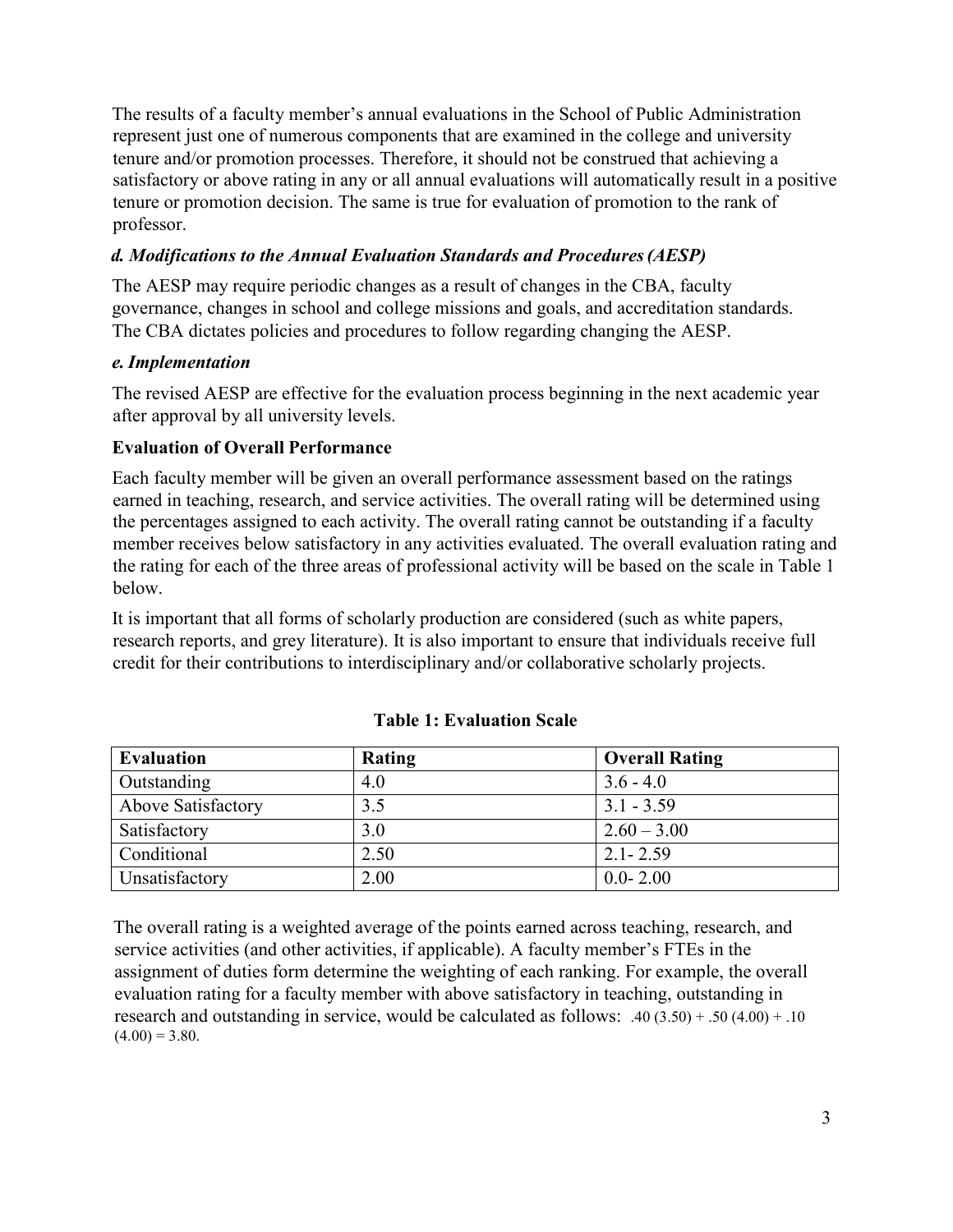### **II. Evaluation of Teaching Performance**

The School Director will evaluate the teaching component of each faculty member's assignment and rate this performance using the evaluation scale shown in Table 1. The teaching evaluation will be based only on teaching activities during the current evaluation year. The Director's evaluation of teaching performance will be based on many factors. Faculty members are encouraged to document as thoroughly as possible their efforts to meet the evaluation standards outlined in this document.

Faculty teaching will be evaluated based on the standards listed below as well as the Student Perception of Instruction (SPI) feedback. The exception to this standard occurs when the faculty member experiences unexpected interruptions in their teaching, such a parental leave or sabbatical. In this case, the process for evaluation will be determined by university policies and CBA in consultation with the Director.

To be rated as "satisfactory" or above, a faculty member must meet the basic teaching standards listed in II(a) below, plus the specified number of additional teaching activities listed in II(b). The order of these standards does not imply ranking of importance. It is important that faculty members thoroughly document achievement of teaching standards in their annual reports.

The school or college value co-teaching and co-mentoring students (including teaching assistants) across disciplines and/or programs, teaching interdisciplinary courses and integrative pedagogy, and training and mentoring students for interdisciplinary research or praxis. Evidence of effectiveness in interdisciplinary teaching and mentoring can include degree and sustainability of interdisciplinary collaborations, approval or growth of new courses or curricula, and students' research contributions to their own or larger interdisciplinary projects.

### *a. Basic Teaching Standards*

### *1. Course syllabi*

Faculty members are to *provide* and *follow* a syllabus for every course taught that complies with the current university, college, and school guidelines regarding syllabi. Faculty members are to provide an "*electronic*" copy of the syllabus for each course taught to the School office before the second week of classes.

- University/college/School guidelines for syllabi construction are followed.
- Course objectives are stated.
- Evaluation procedures are stated.
- Learning outcomes are stated.
- *2. Course content*
	- Course content is based on research and practice in the field. Course materials (text, handouts, cases, etc.) reflect this.
- *3. Course structure and design*
	- Teaching/learning methods, technological tools, and course materials appropriate to each course are used to facilitate communication and active learning.
	- Practical applications are included in course materials and pedagogy.
	- Course web site facilitates instructor/student communication if utilized.
	- Final exam (or appropriate final project/exercise) is held according to the university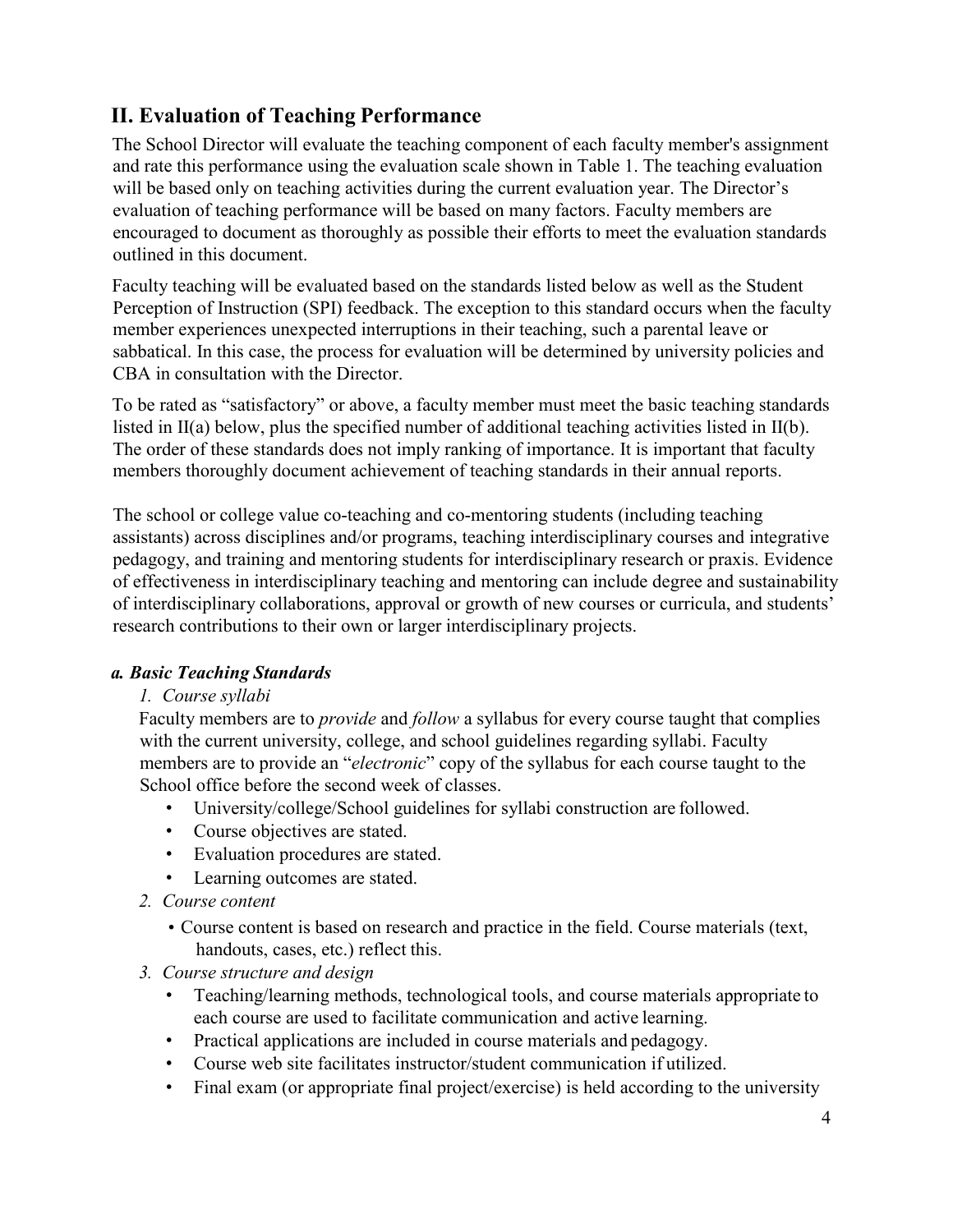calendar and policy unless an exemption is approved by the School Director.

- *4. Assessment of student performance*
	- Assessment/evaluation procedures are stated in the syllabus for any major assignment included in the syllabus.
	- Course contains multiple, timely, and appropriate methods of measuring student performance.
	- Course objectives and performance measurement are in alignment.
	- Feedback is provided to students about their performance.
- *5. Assessment of Learning Outcomes*
	- Instructor participates and contributes to the school's review and refinement of the assessment process and outcomes when given an opportunity.
- *6. Student Evaluation of Instruction*
	- Faculty members will achieve student ratings in the category "Overall Assessment of Instruction" on the Student Perception of Instruction Reports of at least 50% in the "Good," "Very Good," and "Excellent" categories (accumulated across all courses taught).
- *7. Interactions with Students*
	- Adheres to the syllabus when delivering courses and communicates revisions if necessary, with enough notice.
	- Advises students when called upon to do so.
	- Classes are held according to the university schedule.
	- Responds to student email messages.
	- Office hours are posted, are adequate in number (5 hours per week per college policy) and are held when scheduled.

### *Teaching Evaluation Standards for Faculty (for evaluation period)*

### *Standards for a Rating of Outstanding*

In addition to meeting the basic teaching standards listed in section (a) above, a faculty member must complete *three* of the additional teaching standards in section (b) below to be rated "outstanding."

#### *Standards for a Rating of Above Satisfactory*

In addition to meet the basic teaching standards listed in section (a) above, a faculty member must complete *two* of the additional teaching standards below to be rated "above satisfactory."

### *Standards for a Rating of Satisfactory*

A faculty member must meet all the basic teaching standards listed in section (a) above to be rated "satisfactory."

*Standards for a Rating of Conditional*

A faculty member who does not meet at least three (1-3)of the basic teaching standards listed in section (a) above will rated "conditional."

*Standards for a Rating of Unsatisfactory*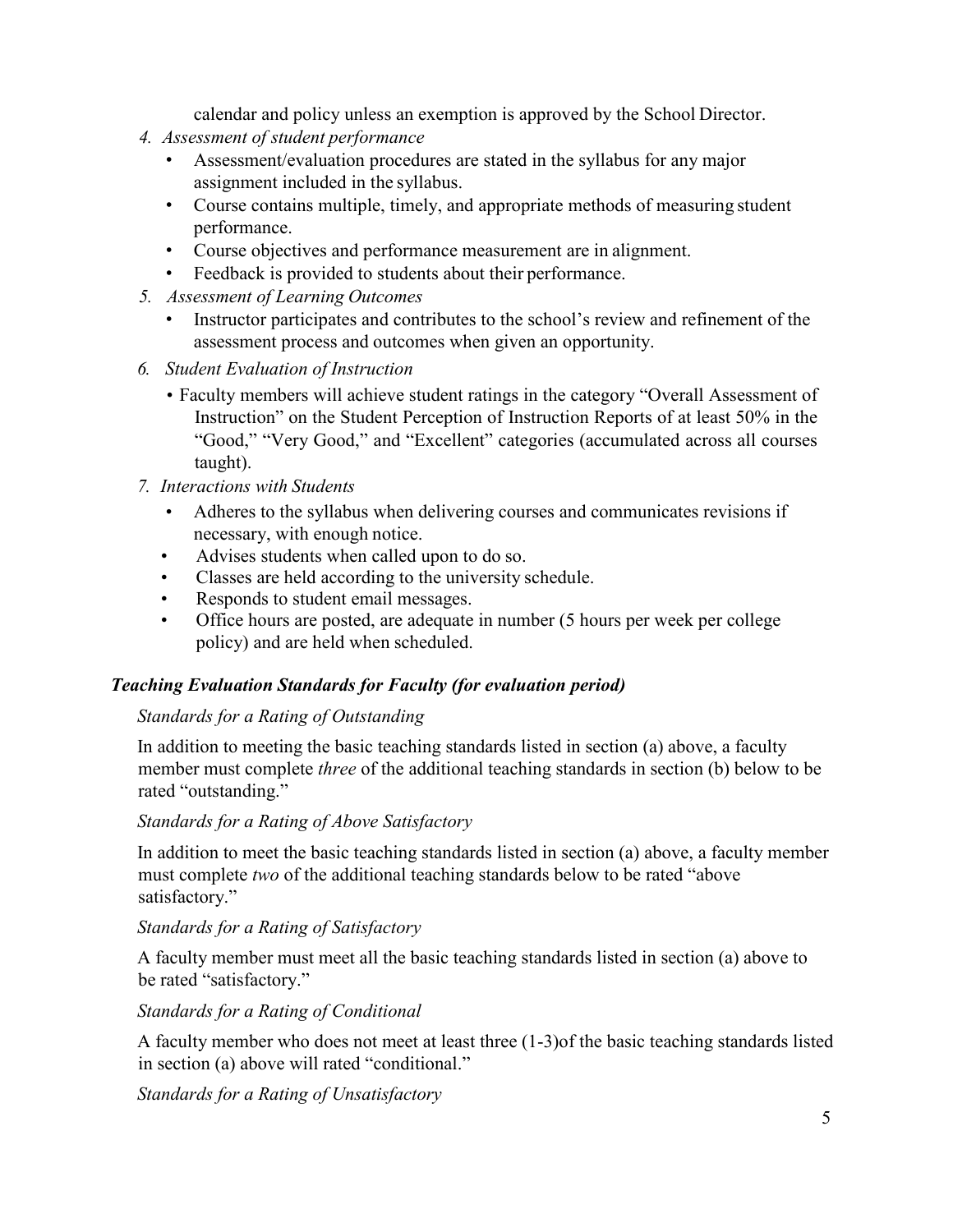To achieve a rating of "unsatisfactory" in teaching, a faculty member who does not meet at least four of the standards necessary to achieve a rating of "satisfactory" will be rated "unsatisfactory."

### **Additional Teaching Standards (for evaluation period):**

- 1. Student ratings of instruction place the faculty member in the top half of the school.
- 2. Student ratings of instruction place the faculty member in the top quartile of the school.
- 3. Won teaching award from external organization or student organizations. Supervised one or more independent studies.
- 4. Supervised/oversight interns
- 5. Undertook a major course revision (overhauled assignments, adopted new course texts so major revision required, added a course innovation, etc.).
- 6. Undertook one or more new course preparations (first time taught at UCF, first time taught in a new modality).
- 7. Supervised an Honors-in-Major thesis.
- 8. Served on an Honors-in-the-Major thesis committee.
- 9. Membership on Ph.D. dissertation committee
- 10. Developed and delivered one or more new web course(s).
- 11. Taught one or more approved service-learning course(s).
- 12. Taught one or more large classes with 5 or more students over our maximum student enrollment standards (30 graduate and 50 undergraduate).
- 13. Developed/taught one or more study abroad course(s).
- 14. Participated in a course review or peer classroom review for teaching effectiveness
- 15. Published or provided online course supplements, templates, workbooks, or software for classroom use.
- 16. Developed and implemented a new guest speaker series that year.
- 17. Received one or more internal or external grants related to teaching.
- 18. Participated in Ph.D. student training (seminars, committee work, mentor, etc.).
- 19. Conducted internal or external seminars or presentations on teaching.
- 20. Attended an FCTL or outside teaching workshop or training module.
- 21. Participated in the FCTL summer or winter multi-day workshop.
- 22. Attended one or more school/professional teaching circles/panels orseminars
- 23. Completed the IDL 6543 course on web course design and development.
- 24. Coordinated curricular review of a course taught by multiple faculty to ensure consistency of material and evaluation across sections.
- 25. Performed other teaching related activities as assigned by the Director during the evaluation period.
- 26. Published a SOTL article or book

### **III. Note: The above list is not exhaustive. Other activities may be counted toward the teaching performance evaluation if agreed upon by the faculty member and the School Director.**

### **Evaluation of Research Performance**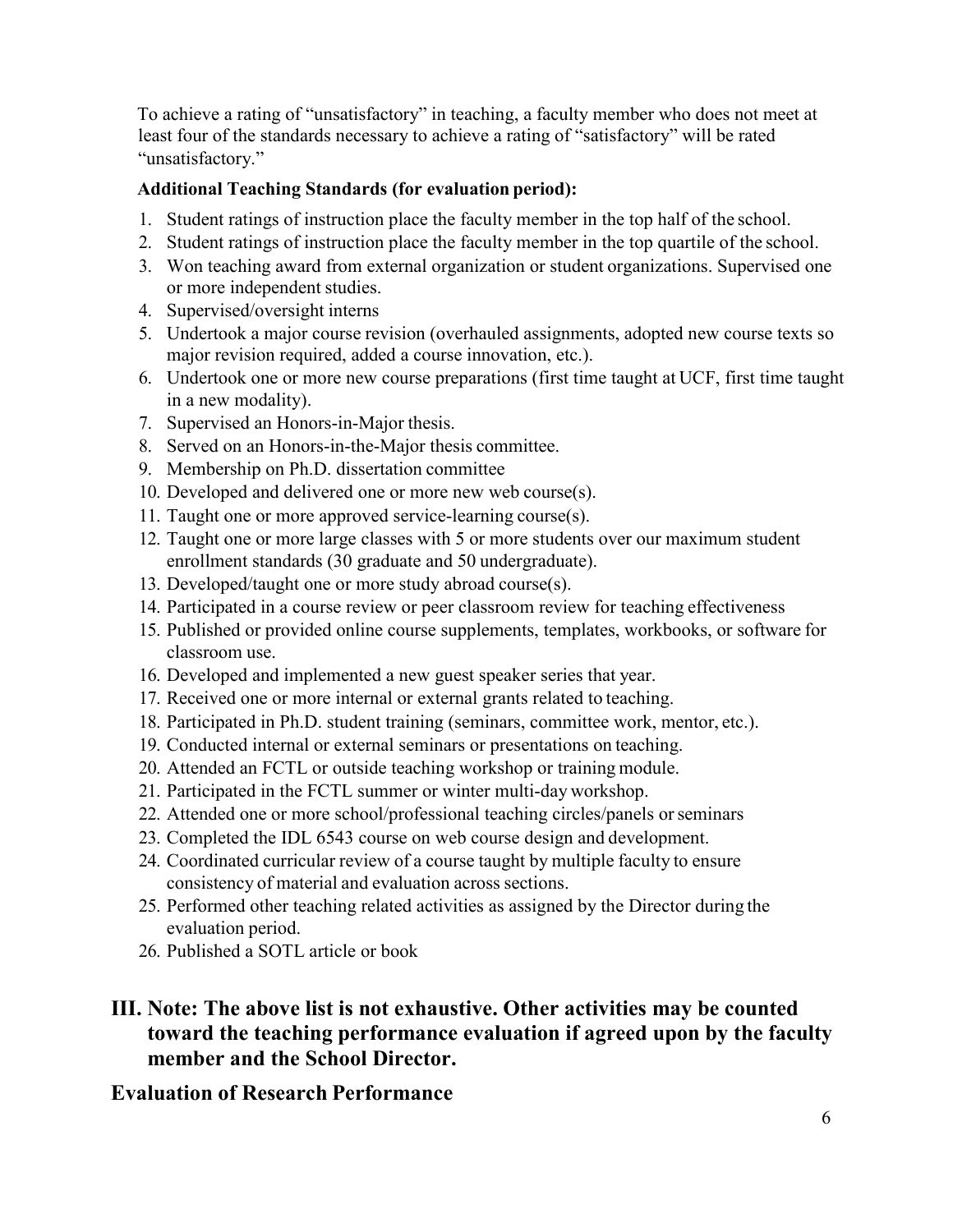The research component of each faculty member's assignment will be evaluated based on research accomplishments during the evaluation period. Research accomplishments will be rated using the scale in Table 1. The Director shall consider research productivity and the contribution of this productivity to each faculty member's research program and to the mission and goals of the school, college, and the university. This assessment includes the quantity and quality of publications in scholarly journals and other academic outlets, research contracts and grants, and other activities included in the list below.

Because the university and our school value interdisciplinary research, the following will be considered as forms of research: (a) research contributing to inter- or cross-disciplinary knowledge, methods, or applications; (b) research presented at or published in reputable peerreviewed interdisciplinary venues; and (c) publications co-authored by inter- or transdisciplinary teams. As with more traditional collaborative research, faculty publishing interdisciplinary collaborative research should specify their individual contributions and, ideally, be listed as lead author for some such publications.

The annual evaluation and cumulative progress evaluation (CPE) are different evaluative mechanisms. It should be noted that faculty could receive outstanding annual evaluations and still not earn tenure or promotion if SPA promotion and tenure guidelines are not met.

### *Research Evaluation Standards for Tenured and Tenure Earning Faculty (for evaluation period)*

### *Standards for a Rating of Outstanding*

In addition to meeting two of the criteria listed in the Outstanding category below, a faculty member must complete *three* of the additional research standards in section (b) below to be rated "outstanding."

### *Standards for a Rating of Above Satisfactory*

In addition to meeting two of the criteria listed in the Above Satisfactory category below, a faculty member must complete *two* of the additional research standards below to be rated "above satisfactory."

### *Standards for a Rating of Satisfactory*

A faculty member meets two of the Satisfactory criteria below to be rated "satisfactory."

### *Standards for a Rating of Conditional*

A faculty member who meets one or more of the Conditional standards listed below will rated "conditional."

### *Standards for a Rating of Unsatisfactory*

To achieve a rating of "unsatisfactory" in research, a faculty member does not have work in progress, or a research agenda will be rated "unsatisfactory."

### *a)* **Research Evaluation Standards for Faculty (for evaluation period)**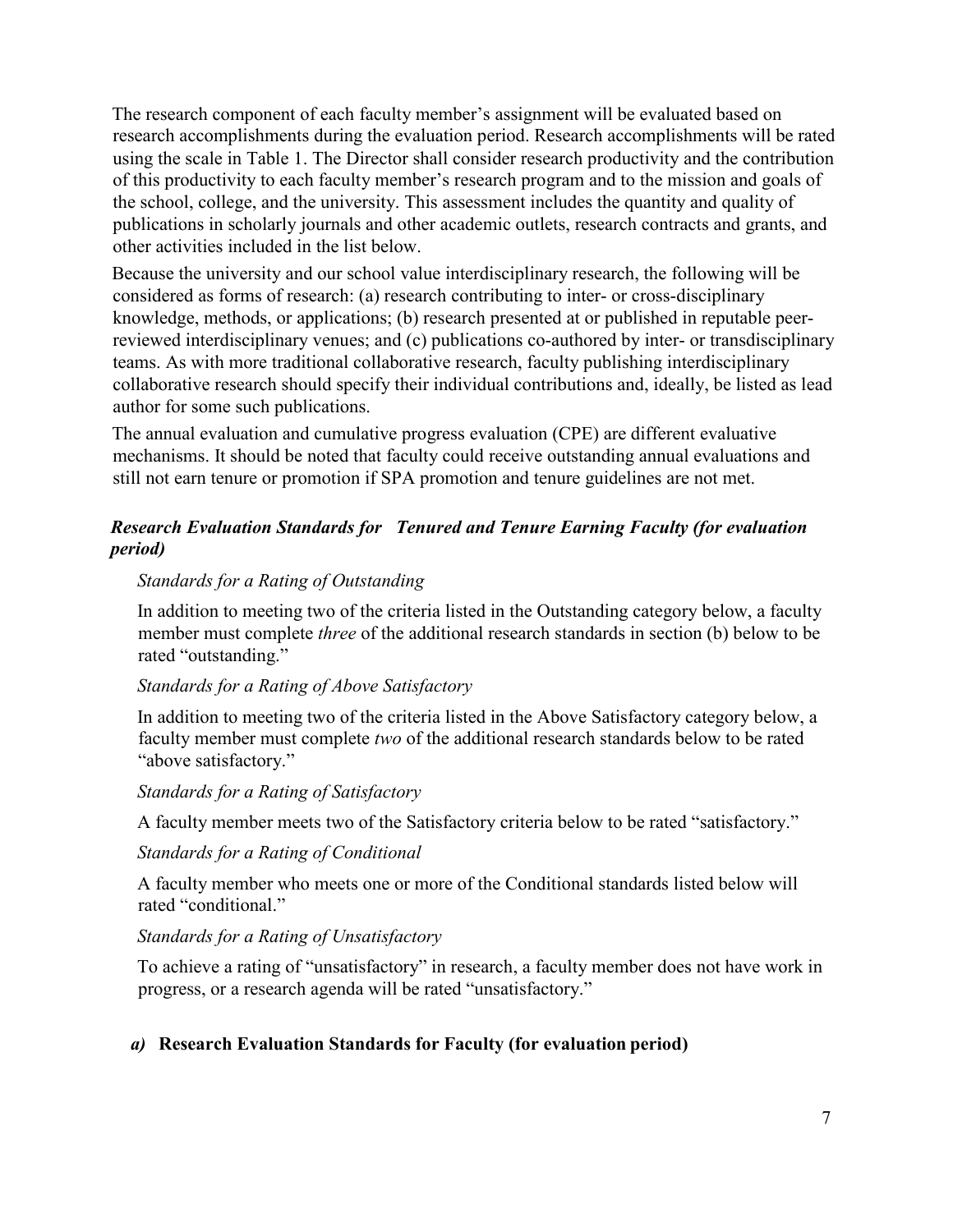Table 2: Evaluation of research and creative activities

| Performance Rating                                                                      |  |  |
|-----------------------------------------------------------------------------------------|--|--|
|                                                                                         |  |  |
|                                                                                         |  |  |
|                                                                                         |  |  |
| <b>Outstanding - Meets two or more of the standards below</b>                           |  |  |
| Publication(s) in peer-reviewed journals, including interdisciplinary work              |  |  |
| Publication of an academic book (textbook, solo-authored, edited                        |  |  |
| volume, etc.)                                                                           |  |  |
| Publication of a book chapter (single authored)                                         |  |  |
| Received external grant of \$25,000 or more during evaluation year                      |  |  |
| Invited speaker/keynote at conference, university                                       |  |  |
| Presentation(s) at international/national conferences                                   |  |  |
| Received a "best paper" award or other research recognition                             |  |  |
| Other - See additional research standards                                               |  |  |
| Above Satisfactory - Meets any standard above and/ or two or more below standards below |  |  |
| A book contract signed                                                                  |  |  |
| Publication of a collaborative book chapter                                             |  |  |
| Received grant of \$7,000 or more (includes UCF ORC grants) during evaluation year      |  |  |
| Other - See additional research standards (Maximum of 1)                                |  |  |
| Satisfactory - Meets any standard above and/or two or more below standards below        |  |  |
| Submits a grant proposal for research project                                           |  |  |
| Publishes a non-peer-reviewed paper in a national publication                           |  |  |
| Publishes a book review in peer-reviewed journal                                        |  |  |
| Presentation delivered at a local or regional professional meeting                      |  |  |
| A book chapter accepted for publication                                                 |  |  |
| Other – See additional research standards (Maximum of 1)                                |  |  |
| <b>Conditional</b> - Meets one or more of the standards below                           |  |  |
| An article manuscript in progress                                                       |  |  |
| Substantial work completed on a grant application                                       |  |  |
| A presentation accepted at a national/international conference                          |  |  |
| Unsatisfactory $-Does$ not have any work in progress or a research agenda               |  |  |

### *b) Additional Research Standards (during the evaluation year):*

- 1. Implements a funded grant or contract from a recognized source for work in progress during the evaluation year.
- 2. Presents 1 peer-reviewed poster at a national meeting.
- 3. Mentors student in research, scholarship or creative activity (e.g. helps students publish research, present poster at a conference).
- 4. Submits a major grant proposal (\$25,000 or more) for research or education project.
- 5. Publishes a peer-reviewed article or book chapter with a UCF student as a coauthor
- 6. Publishes a peer-reviewed article or book chapter with a UCF faculty member as a co-author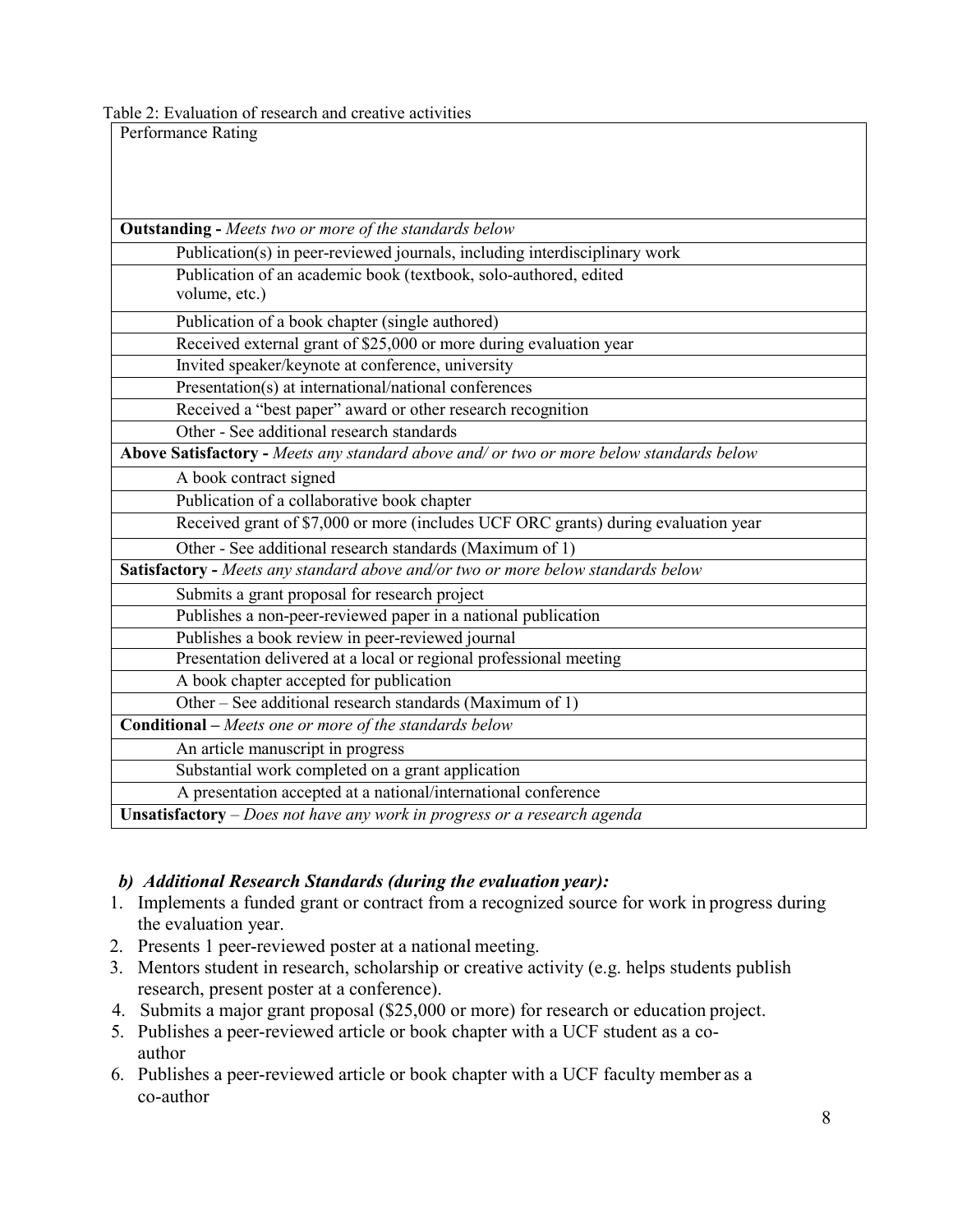- 7. Publishes a peer-reviewed article or book chapter with an external faculty member as a co-author
- 8. Publishes a peer-reviewed article or book chapter as a sole author
- 9. Renews contract for funding for an external grant.
- 10. Serves on an editorial board.
- 11. Editor-in-chief of a professional journal
- 12. Serves on a national review panel or research advisory board
- 13. Editor of conference proceedings
- 14. Best paper awards from conferences
- 15. Research presentation(s) made to the public and nonprofit community
- 16. \*Significant research award (s) from journals, external organizations, etc.
- 17. Research workshops conducted (internal and external)
- 18. Track or session chair, discussant or reviewer for professional conferences(research related)
- 19. Successful completion of other research-related activities as assigned by the Director during the evaluation period

**Notes:** The above list is not considered exhaustive; faculty members may bring to the attention of the Director and document activities not included in the above list that may be counted towards the research performance evaluation.

### **IV. Evaluation of Service Performance**

The service component of each faculty member's assignment will be evaluated for the current evaluation year by the Director and rated using the scale in Table 1. All service activities must be documented in the faculty member's annual report.

The school and college value interdisciplinary service for the university and profession. Such service can include development or leadership of interdisciplinary programs, recruitment of students into interdisciplinary programs, professional development and support of faculty, and participation on committees for interdisciplinary programs or initiatives.

### *a) Fundamental Service Activities (for evaluation period)*

All faculty members are expected to complete each of the following "fundamental" service activities:

- 1) Participate in school meetings
- 2) Participate in school and/or cluster initiatives
- 3) Participate in college faculty meetings when available

### *Standards for a Rating of Outstanding*

In addition to completing the fundamental service activities listed in section (a) above, a faculty member must complete *four* of the additional service activities below to be rated "outstanding."

### *Standards for a Rating of Above Satisfactory*

In addition to completing the fundamental service activities listed in section (a) above, a faculty member must complete *three* of the additional service activities below to be rated "above satisfactory."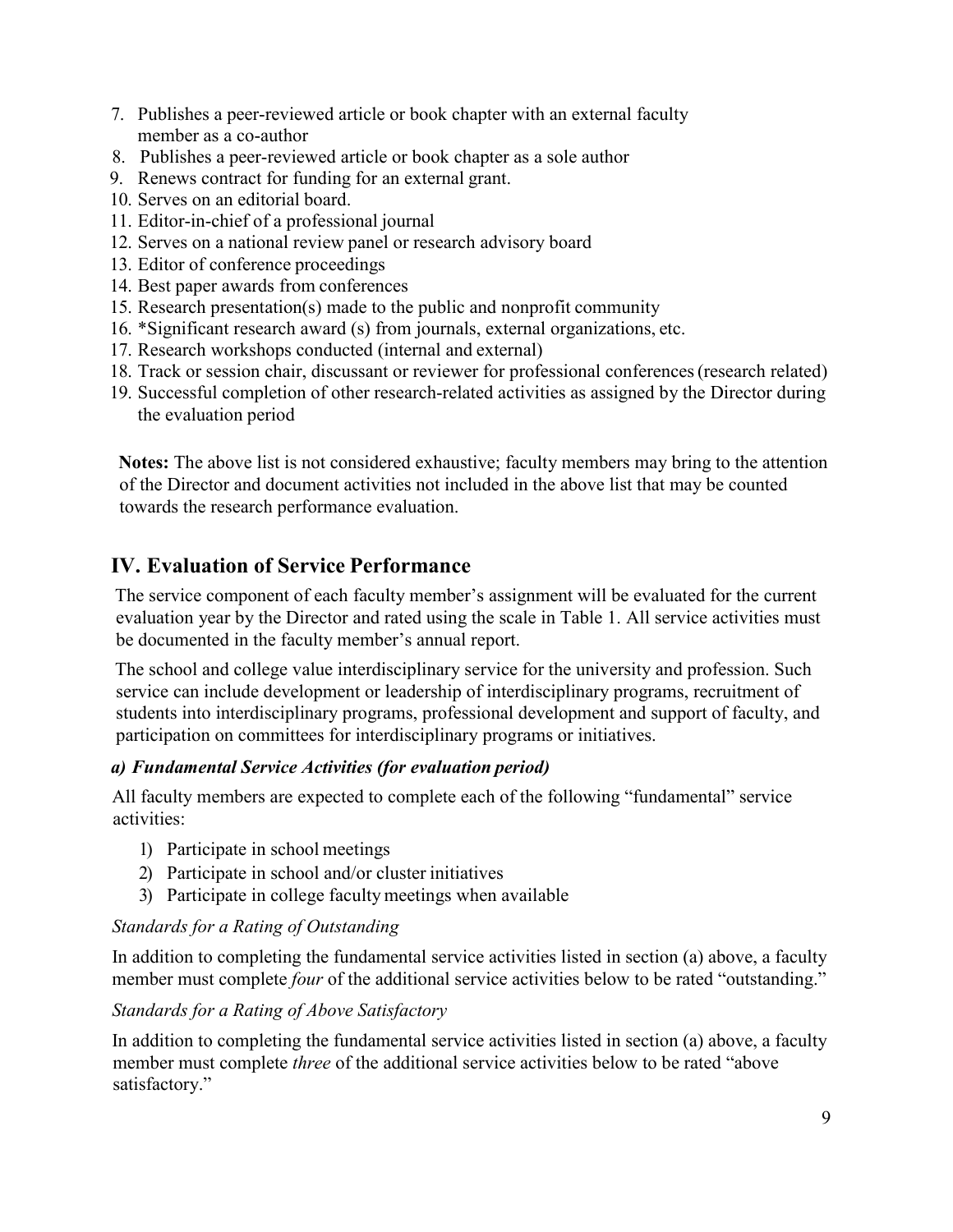### *Standards for a Rating of Satisfactory*

In addition to completing the fundamental service activities listed in section (a) above, a faculty member must complete *two* of the additional service activities below to be rated "satisfactory."

### *Standards for a Rating of Conditional*

To receive a rating of "conditional" a faculty member must fail to complete *any* of the additional service activities below.

### *Standards for a Rating of Unsatisfactory*

To achieve a rating of "unsatisfactory" in service, a faculty member must fail to meet the standards necessary to achieve a rating of "conditional" and fail to meet the expectation of foundational service activities listed in section (a) above.

#### *b- Additional Service Activities (for evaluation period)*

- 1. Serve on school, cluster, or college faculty search committee and/or conference interviewing committee
- 2. Participate in curriculum development
- 3. Serve as a faculty advisor to student organizations, groups, competitions, etc.
- 4. Serve on cluster, school, college, or university committees/task forces beyond the basic expectation listed above. Multiple committee assignments count as multiple service activities
- 5. Chair cluster, school, college, or university committees/task forces beyond the basic expectation listed above
- 6. Provide professional service to scholarly and professional organizations, governmental boards, agencies, and commissions, at the state, regional, or national level
- 7. Editor of special issue for an academic journal
- 8. Serve as a member of an advisory board outside of UCF (ex nonprofit organization, local government, etc.)
- 9. Serve in a leadership position related to accreditation activities
- 10. Serve in a leadership position related to a UCF activity or initiative
- 11. Provide service to public schools or other higher education agencies
- 12. Deliver profession-related talks or speeches to university, local, regional, or national/international groups or organizations
- 13. Serve in a leadership role in professional and/or community organizations impacting the discipline/profession
- 14. Section editor of refereed journal
- 15. Publishes an article in a UCF publication (such as Faculty Focus)
- 16. Book reviewer for a peer reviewed journal
- 17. Reviewer of a manuscript for a peer reviewed journal
- 18. Reviewer of a manuscript for a professional book/journal
- 19. Serve as a member of an accreditation site visit team or review board
- 20. Serve as an external reviewer for a promotion and tenure case at another university
- 21. Serve as an officer in an organization relevant to the discipline
- 22. Complete other service activities as agreed upon by the faculty member and the Director